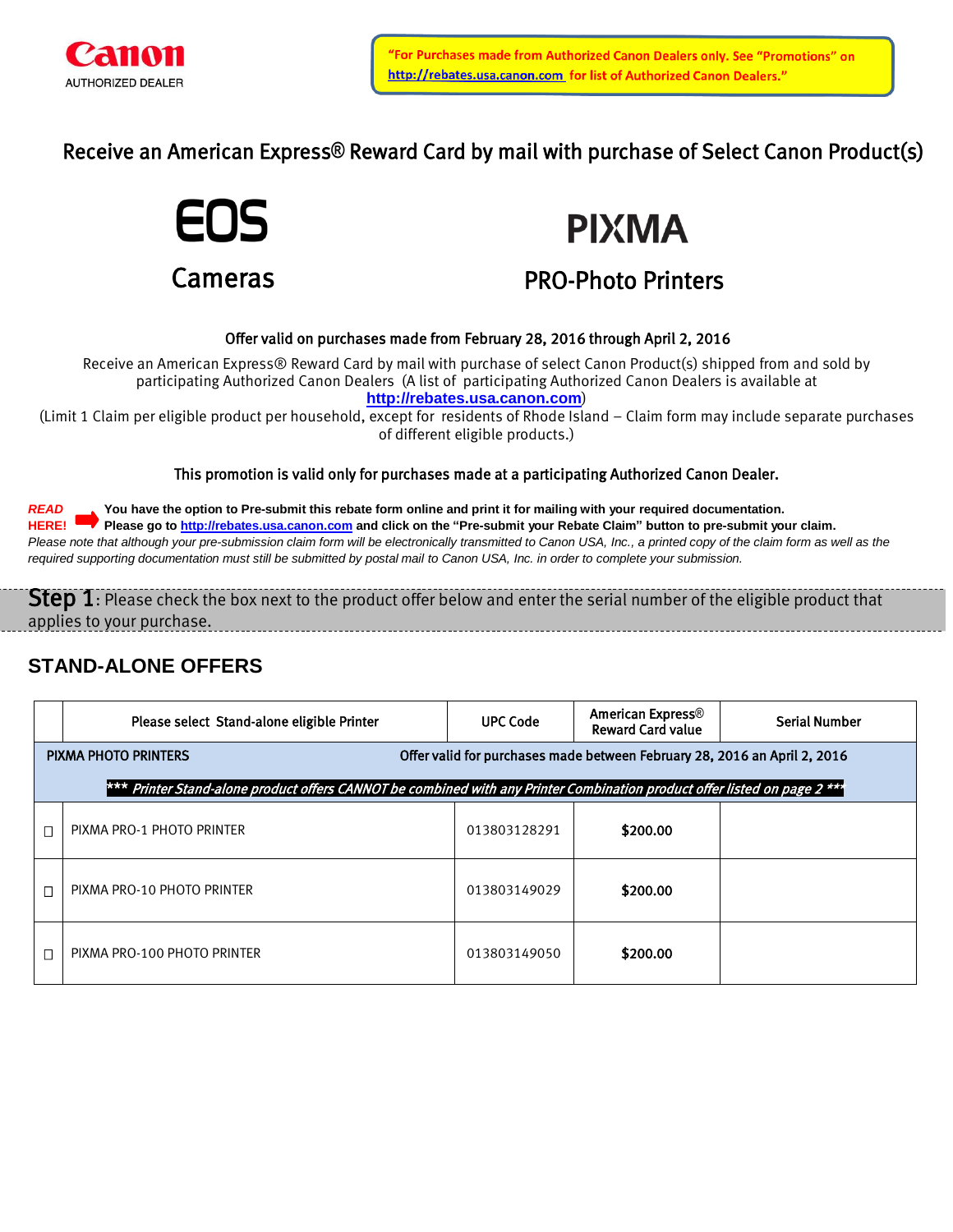## **COMBINATION OFFERS**

*\*\*\* Printer combination product offers CANNOT be combined with any Printer Stand-alone offer listed on page 1 \*\*\**

|        | Please select eligible Camera and/or Paper<br>PRINTER CAMERA AND PAPER COMBINATIONS                                                                                                                                                                                                                                                                                                                                                                              | Please select eligible Printer<br>Offer valid for purchases made between February 28, 2016 and April 2, 2016                                                                               | American<br><b>Express®</b><br><b>Reward Card</b><br>value | <b>Serial Number</b><br>of Printer |
|--------|------------------------------------------------------------------------------------------------------------------------------------------------------------------------------------------------------------------------------------------------------------------------------------------------------------------------------------------------------------------------------------------------------------------------------------------------------------------|--------------------------------------------------------------------------------------------------------------------------------------------------------------------------------------------|------------------------------------------------------------|------------------------------------|
| $\Box$ | Canon PIXMA PRO Printer purchased with an eligible Canon<br>Camera and Canon Photo Paper listed here.<br>Select your camera:<br>□ EOS 5DS R □ EOS 5DS □ EOS 1DX □ EOS 5D MK III                                                                                                                                                                                                                                                                                  | <b>Select your Photo Printer:</b><br>□ Canon PIXMA PRO-1<br>Printer                                                                                                                        |                                                            |                                    |
|        | <b>□EOS 6D □EOS 7D MK II □EOS 7D □EOS 70D □EOS 60D</b><br>□ EOS Rebel T6s □ EOS Rebel T6i □ EOS Rebel T5i<br>□ EOS Rebel SL1 □ EOS Rebel T5 □ EOS M10 □ EOS M3<br>□ PowerShot G1 X MK II □ PowerShot G7 X<br>□ PowerShot G3 X □ PowerShot G16 □ PowerShot S120<br>□ PowerShot G5 X □ PowerShot G9 X<br><b>Select your Photo Paper:</b><br>□ Canon Photo Paper Semi-Gloss (SG-201) 13"x19" 50 Sheets<br>□ Canon Photo Paper Pro-Luster (LU-101) 13"x19" 50 Sheets | 013803128291<br>□ Canon PIXMA PRO-10<br>Printer<br>013803149029<br>□ Canon PIXMA PRO-100<br>Printer<br>013803149050                                                                        | \$350.00                                                   |                                    |
| $\Box$ | Canon PIXMA PRO Printer purchased with an eligible camera listed<br>here.<br>Select your Camera:<br><b>□EOS 5DS R □EOS 5DS □EOS 1DX □EOS 5D MK III</b><br><b>DEOS 6D DEOS 7D MK II DEOS 7D DEOS 70D DEOS 60D</b><br>□ EOS Rebel T6s □ EOS Rebel T6i □ EOS Rebel T5i<br>□ EOS Rebel SL1 □ EOS Rebel T5 □ EOS M10 □ EOS M3<br>□ PowerShot G1 X MK II □ PowerShot G7 X<br>□ PowerShot G3 X □ PowerShot G16 □ PowerShot S120<br>□ PowerShot G5 X □ PowerShot G9 X    | <b>Select your Photo Printer:</b><br>□ Canon PIXMA PRO-1<br>Printer<br>013803128291<br>□ Canon PIXMA PRO-10<br>Printer<br>013803149029<br>□ Canon PIXMA PRO-100<br>Printer<br>013803149050 | \$300.00                                                   |                                    |
| □      | Canon PIXMA PRO Printer purchased with an eligible Canon Photo<br>Paper listed here.<br>Select your Photo Paper:<br>□ Canon Photo Paper Semi-Gloss (SG-201) 13"x19" 50 Sheets<br>□ Canon Photo Paper Pro-Luster (LU-101) 13"x19" 50 Sheets                                                                                                                                                                                                                       | <b>Select your Photo Printer:</b><br>□ Canon PIXMA PRO-1<br>Printer<br>013803128291<br>□ Canon PIXMA PRO-10<br>Printer<br>013803149029<br>□ Canon PIXMA PRO-100<br>Printer<br>013803149050 | \$250.00                                                   |                                    |

Step 2: Cut out the 12-Digit UPC Barcode from the eligible Canon product(s) that you purchased.